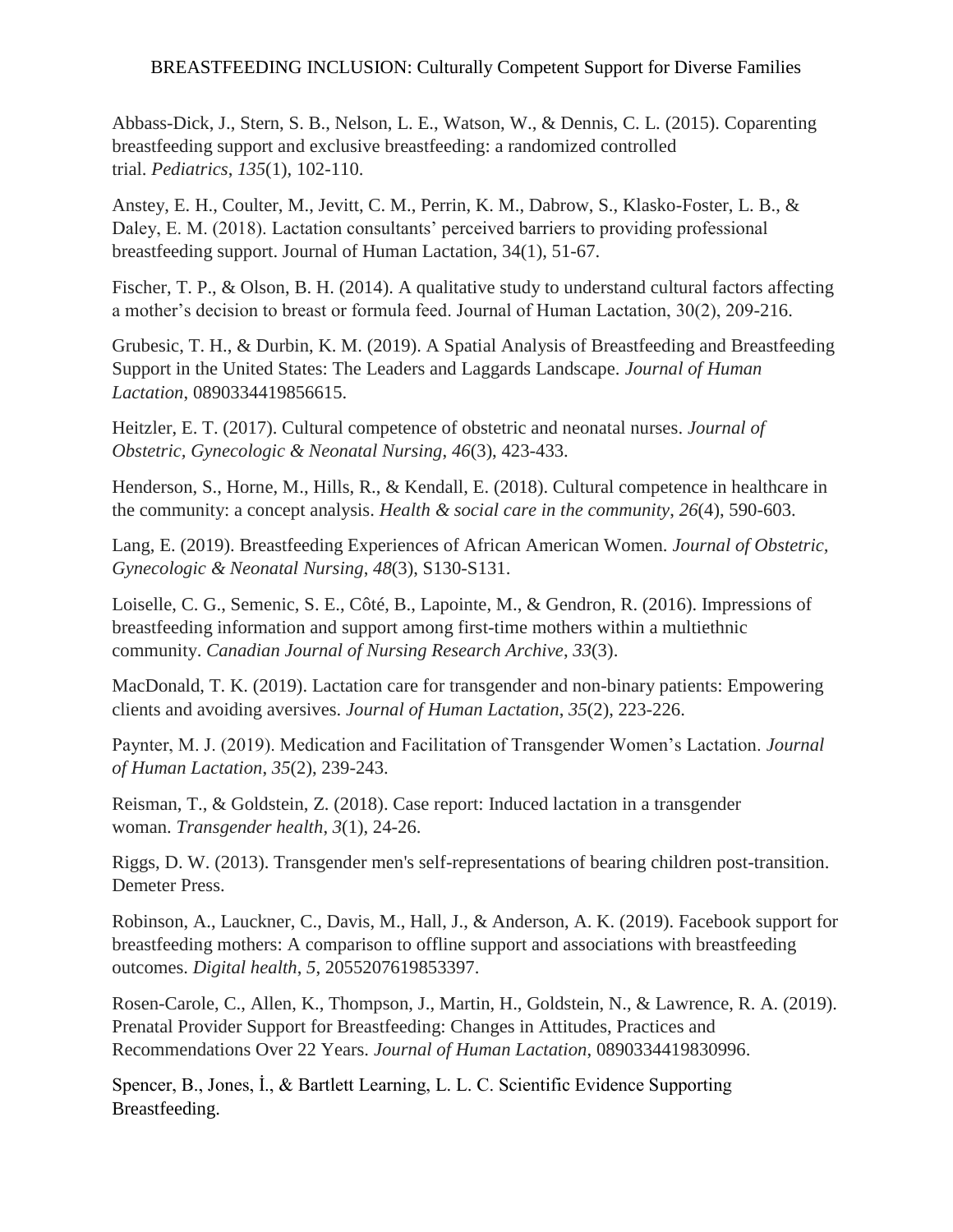Spencer, B., O'Keefe, A., & Cagle, A. (2019). Creating a Community of Breastfeeding Support at Texas Woman's University.

Wolfe-Roubatis, E., & Spatz, D. L. (2015). Transgender men and lactation: what nurses need to know. *MCN: The American Journal of Maternal/Child Nursing*, *40*(1), 32-38.